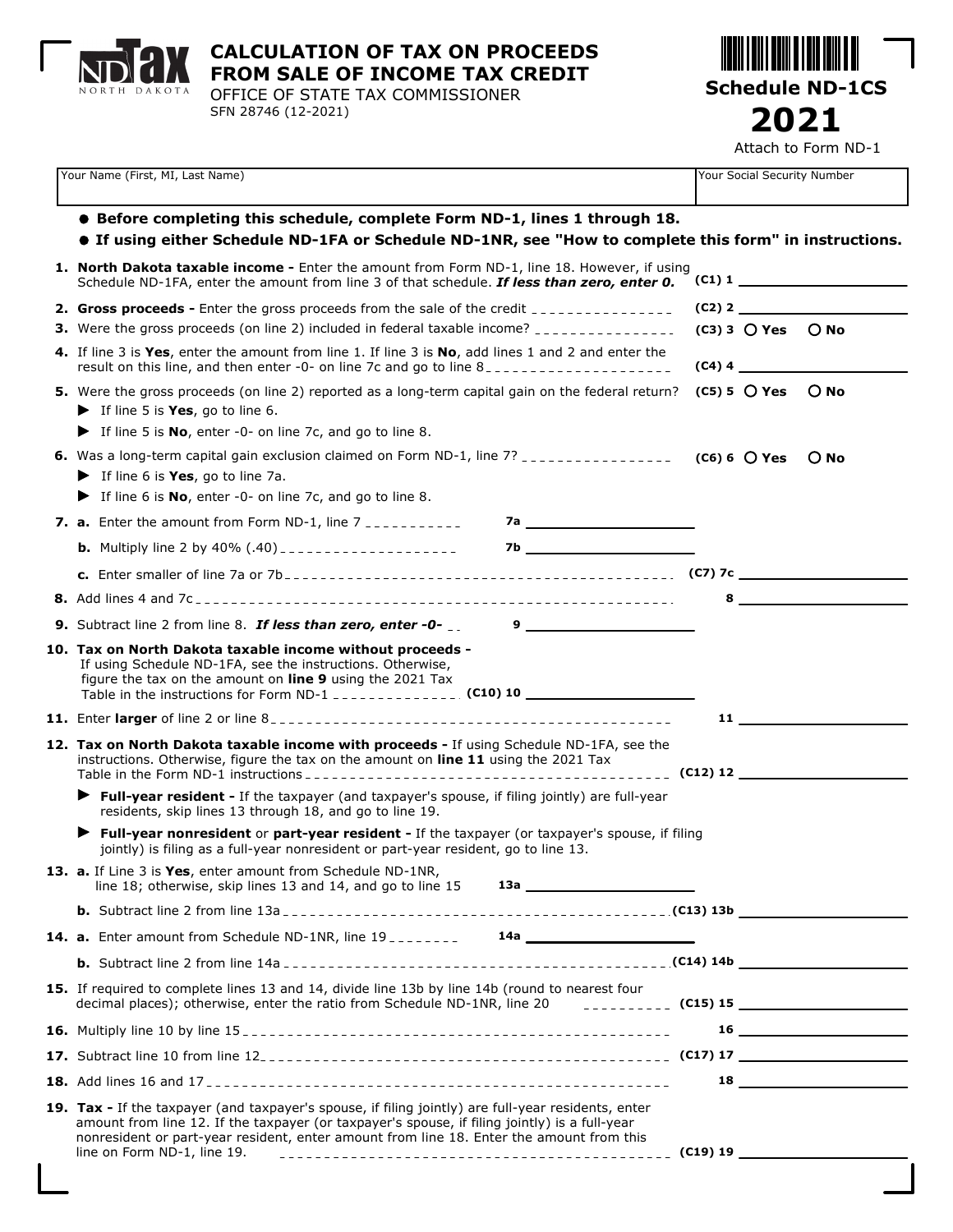# **Purpose of form**

If an individual sells an unused research and experimental expenditure tax credit (under N.D.C.C. § 57-38-30.5) to another taxpayer for value, the gross proceeds from the sale are assignable to North Dakota and are subject to North Dakota income tax. No part of the proceeds may be apportioned or allocated outside North Dakota, and the gross proceeds may not be reduced by any loss or deduction allowed for North Dakota income tax purposes. This schedule must be used to calculate the individual's income tax for the tax year.

*Note: There are conditions and procedures that must be satisfied before the credit may be transferred to another taxpayer. For more information, see Form CTS, Credit Transfer Statement, which can be obtained at www.nd.gov/tax.*

# **Who must complete**

An individual must complete this schedule if either (or both) of the following apply:

The individual sold an unused research and experimental expenditure tax credit to another taxpayer for value.

*Note: The individual (seller) and the buyer were required to jointly file Form CTS with the Office of State Tax Commissioner at the time of the sale.*

• The individual held an interest in a passthrough entity that sold a research and experimental expenditure tax credit to another taxpayer for value.

A "passthrough entity" means a partnership, S corporation, or a limited liability company treated like a partnership or S corporation.

"Partnership" includes all forms of partnerships, such as a limited partnership, limited liability limited partnership, etc.

*Note: The passthrough entity (seller) and the buyer were required to jointly file Form CTS with the Office of State Tax Commissioner at the time of the sale. In addition, the passthrough entity (seller) was required to provide a specially-prescribed notice to each of its owners showing the owner's share of the total gross proceeds and instructing the owner how to report the proceeds on the owner's North Dakota income tax return. See Form CTS for more information.*

# **How to complete this form**

## **Before completing this schedule:**

- 1. Complete Form ND-1, lines 1 through line 18.
- 2. If Schedule ND-1FA (3-year averaging for farm income) is going to be used to calculate the tax for the tax year, complete that schedule first. Information from Schedule ND-1FA will be needed to complete Schedule ND-1CS. *Do not enter the tax calculated on Schedule ND-1FA on Form ND-1 or Schedule ND-1NR.*
- 3. If the individual (or the individual's spouse, if filing jointly) was a nonresident of North Dakota for part or all of the tax year, complete Schedule ND-1NR. Information from that schedule will be needed to complete Schedule ND-1CS. *Do not enter the tax calculated on Schedule ND-1NR on Form ND-1.*

**Credit transfer statement.** If the individual completing Schedule ND-1CS is the taxpayer who sold the credit, have on hand a copy of the Form CTS, Credit Transfer Statement, that was required to be filed with the Office of State Tax Commissioner at the time of the sale. It shows the amount of the gross proceeds received from the buyer.

**Passthrough entity member notice.** If the individual completing Schedule ND-1CS is doing so because the individual owned an interest in a passthrough entity that sold the credit, have on hand a copy of the Passthrough Entity Member Notice that the passthrough entity was required to provide to each of its owners at the time of the sale. It shows the owner's share of the gross proceeds.

# **Specific line instrucitons**

## **Line 2 - Gross proceeds**

Enter the amount of gross proceeds from Form CTS, Credit Transfer Statement, or from the Passthrough Entity Member Notice, whichever is applicable.

### **Line 3 - Inclusion of proceeds in federal taxable income**

In general, the transfer of a state income tax credit for value is a taxable sale of property and the gross proceeds are includable in gross income for federal income tax purposes - see Tempel, George H., 136 TC No. 15 (2011) and IRS Chief Counsel Advice (CCA) 201147024. Fill in the applicable circle to indicate whether or not the gross proceeds (on line 2) were included in federal taxable income.

## **Line 4 - North Dakota taxable income with proceeds**

The entire gross proceeds from the sale of the credit are assignable to, and taxable by, North Dakota. If the gross proceeds (on line 2) were included in federal taxable income, enter the North Dakota taxable income amount from line 1 on line 4. If the gross proceeds were not included in federal taxable income, add the gross proceeds (on line 2) to the North Dakota taxable income (on line 1) and enter the result on line 4.

#### **Lines 5 through 7 - Long-term capital gain exclusion adjustment**

The gross proceeds from the sale of the credit may not be reduced by any loss or deduction allowed for North Dakota income tax purposes. If the gross proceeds (on line 2) were reported as a long-term capital gain for federal income tax purposes and a long-term capital gain exclusion was claimed on Form ND-1, line 7, the portion of the exclusion amount attributable to the gross proceeds must be added back into North Dakota taxable income. Complete lines 5 through 7 to calculate the amount of the exclusion that must be added back. If this does not apply, enter zero on line 7c and go to line 8.

### **Line 10 - Tax on North Dakota taxable income without proceeds**

If Schedule ND-1FA is going to be used to compute the tax for the year, and if the gross proceeds (on Schedule ND-1CS, line 2) were **included** in federal taxable income, the tax on Schedule ND-1FA must be recomputed by completing a second Schedule ND-1FA. Write "Recomputation of tax for Schedule ND-1CS, line 10" at the top of the second Schedule ND-1FA. Complete the second Schedule ND-1FA using the same figures from the original Schedule ND-1FA *except that the amount on Schedule ND-1CS, line 9, must be entered as the starting figure on line 1 of the second Schedule ND-1FA.* Enter the recomputed tax from line 23 of the second Schedule ND-1FA on Schedule ND-1CS, line 10.

If the gross proceeds (on Schedule ND-1CS, line 2) were **not included** in federal taxable income, enter the amount from Schedule ND-1FA, line 23, on this line.

#### **Line 12 - Tax on North Dakota taxable income with proceeds**

If Schedule ND-1FA is going to be used to compute the tax for the year, and if the gross proceeds (on Schedule ND-1CS, line 2) were **included** in federal taxable income, enter the amount from Schedule ND-1FA, line 23, on this line.